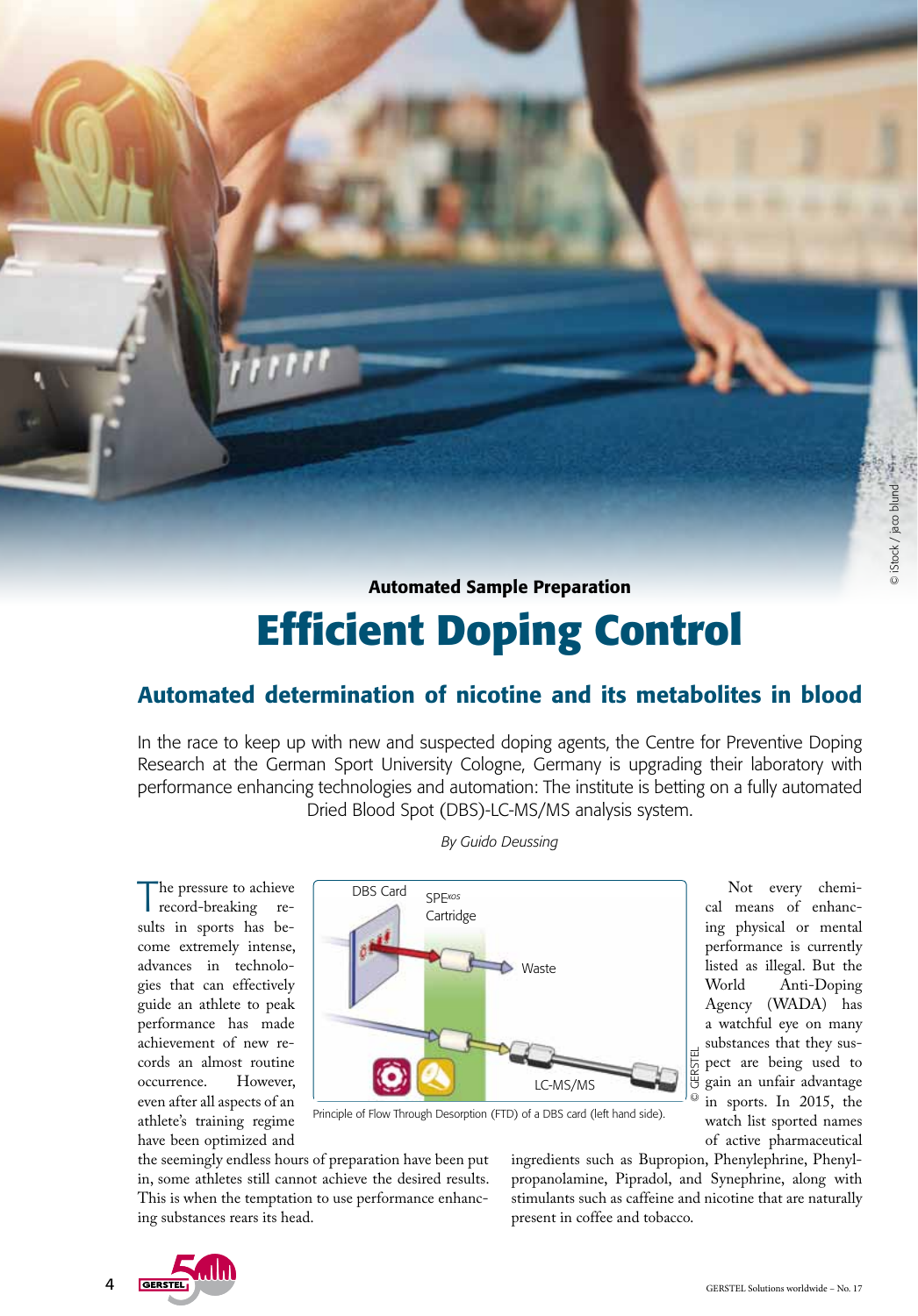## Doping with nicotine – more than just a suspicion

In 2011, the German daily Süddeutsche Zeitung reported that scientists at the University of Lausanne, Switzerland, had found elevated levels of nicotine in urine samples from athletes from various disciplines.

"Nicotine doesn't improve stamina or muscle power, but it affects the brain and places the athlete in a different state of mind", says the pharmacologist Fritz Sörgel, a recognized doping expert and Head of the Institute of Biomedical and Pharmaceutical research (IBMP) at the University of Nuremberg, Germany. In those sports, in which reaction time and concentration are especially important to performance, an increased nicotine level could help athletes gain an advantage. While smoking tobacco could have significant detrimental health and performance effects, e-cigarettes or chewing tobacco could present an attractive alternative without the negative side-effects.

The same applies to snuff, an orally consumed form of tobacco, which is widely used in Norway and Sweden. "The suspicion is that snuff is being abused for doping purposes", states Professor Mario Thevis from the Centre for Preventive Doping Research at the German Sport University Cologne, Germany. No clinical studies or other well-founded data were available concerning the use or effects of nicotine as a performance enhancing drug even though WADA had placed nicotine on the watch list as a

### World Anti-Doping Agency (WADA)

The World Anti-Doping Agency (WADA) is a foundation initiated by the [International Olympic Committee](https://en.wikipedia.org/wiki/International_Olympic_Committee) to promote, coordinate and monitor the fight against the use of performance enhancing drugs in sports. The agency's key activities include scientific research, education, development of anti-doping capacities, and monitoring of the World Anti-Doping Code, whose provisions are enforced by the UNESCO International Convention against Doping in Sport. WADA was founded in 1999, it is an international non-governmental organization (NGO) headquartered in Montreal, Canada. Wada organizes world-wide campaigns against the use of doping in sports. These employ urine tests, blood tests and other tests as required by medical indications. Currently around 30 laboratories world-wide are authorized by WADA to analyze the required replicate samples (A and B samples) for traces of prohibited substances and for signs that prohibited methods have been used, such as, for example blood doping. The prohibited list is updated annually and it serves as the international reference for identifying substances and methods prohibited in all sports that fall under the World Anti-Doping Code (WADC). Individual countries have national anti-doping agencies such as the USADA in the US, UKAD in the United Kingdom, AFLD in France and NADA in Germany. *Source: WADA, Wikipedia*

#### Suggested Reading

L. Tretzel, C. Görgens, H. Geyer, A. Thomas, J. Dib, S. Guddat, V. Pop, W. Schänzer, M. Thevis, Analyses of Meldonium (Mildronate) from Blood, Dried Blood Spots (DBS), and Urine Suggest Drug Incorporation into Erytho-Medicine · DOI10.1055/s-0036-1582317, (https://www.thieme-connect.com/ products/ejournals/abstract/10.1055/s-0036-1582317?lang=de)



suspected doping agent. Prof. Thevis and his colleagues in cytes, International Journal of Sports

Cologne along with a scientist from the National Veterinary Institute of the Department of Chemistry in Uppsala, Sweden set out to develop a "fast and inexpensive" method of analysis that would enable the determination of nicotine and its metabolites while also providing insight on how they had been introduced into the body [1]. During their search to find the most suitable analysis technique for their purposes, Dried Blood Spot (DBS) analysis in combination with online solid phase extraction (SPE) and LC-MS/MS soon emerged as the most promising solution.

## Cost and speed are the deciding factors

According to the scientists, DBS has proven itself many times over, for example in pre-clinical pharmaceutical research; for monitoring of active therapeutic agents; in forensic toxicology; as well as in studies of metabolic disorders. Meanwhile, several examples were also published on DBS being used in doping analysis. According to Mario Thevis and his colleagues, DBS offers a number of benefits when compared with standard strategies for blood sampling: DBS is minimally invasive  $-$  a simple finger prick is enough to withdraw a sufficient sample volume  $(20 \mu L)$  for the analysis. Just a few drops of blood

absorbed on a suitable, cellulose based medium is all that is needed for a successful determination of the compounds of inter-



Fully automated DBS system based on the MultiPurpose Sampler (MPS).